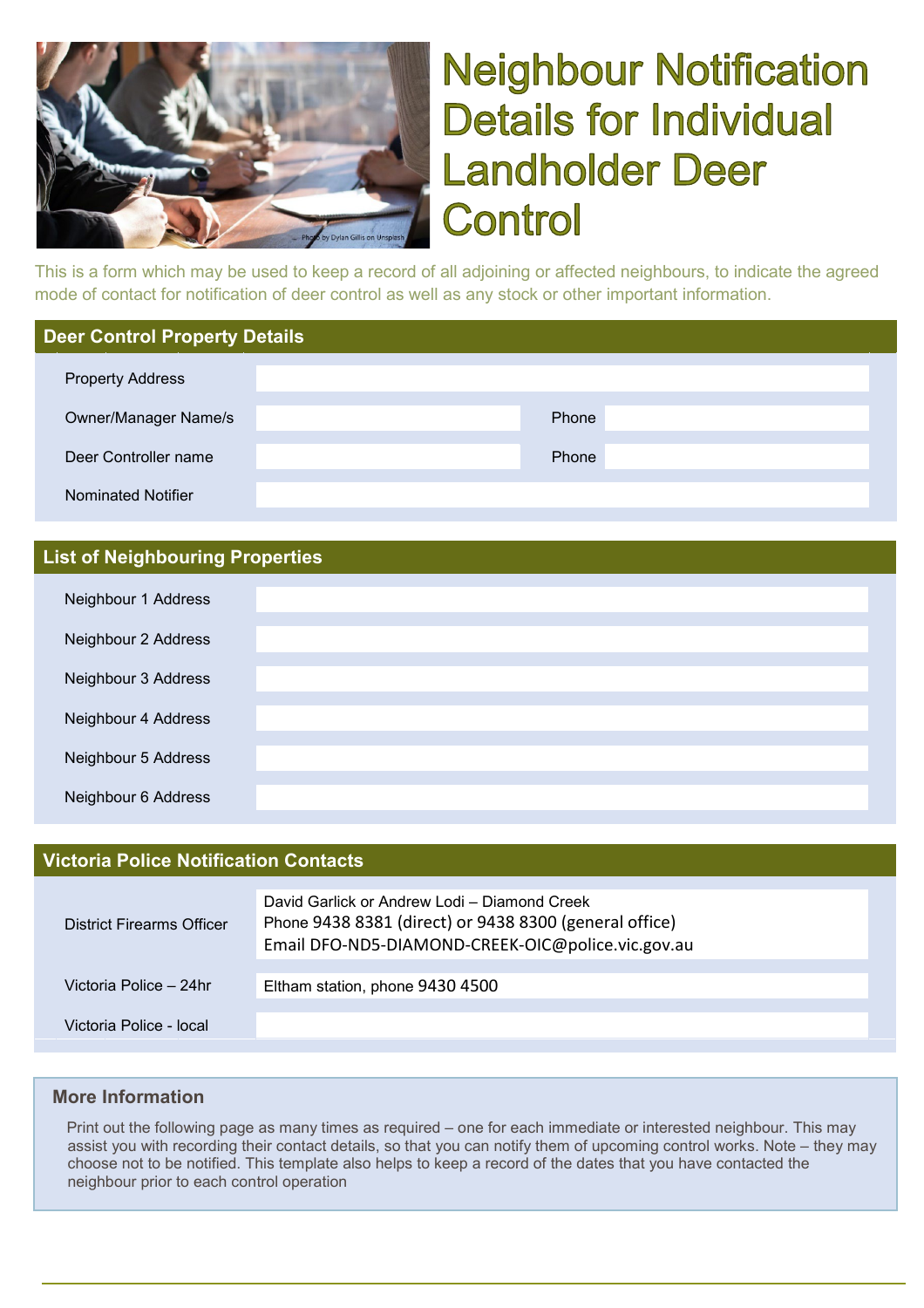### **Neighbour Notification Information**

| <b>Neighbour Address</b>                                                   |                                                                                                                                                                                                                     |
|----------------------------------------------------------------------------|---------------------------------------------------------------------------------------------------------------------------------------------------------------------------------------------------------------------|
| Neighbour Name/s                                                           |                                                                                                                                                                                                                     |
| Agreed contact method/s<br>(include phone, email etc)                      |                                                                                                                                                                                                                     |
| Details of animals and<br>stock movements on this<br>property              |                                                                                                                                                                                                                     |
| Any additional information<br>to be communicated to the<br>deer controller |                                                                                                                                                                                                                     |
| this control will be carried out using firearms                            | I have been notified that planned deer control activities will be occurring on my neighbour's property from time to time, and that                                                                                  |
|                                                                            | I have been provided with a list of relevant contact numbers                                                                                                                                                        |
|                                                                            | When I receive a notification of deer control on my neighbour's property, I do not need to confirm receipt of this notification<br>unless there are special circumstances of which I need to advise the controller. |
| Signature                                                                  | Date                                                                                                                                                                                                                |
|                                                                            | This neighbour has been contacted but has not signed this Notification Plan.                                                                                                                                        |

Completion of the register below by the person notifying neighbours, 24-48 hours prior (or as agreed) to each planned deer control operation will help keep track of when neighbours have been contacted.

| <b>Control Date</b> | <b>Notified Date</b>     | <b>Signed</b> | <b>Notes</b> | I have<br>notified this<br>neighbour |
|---------------------|--------------------------|---------------|--------------|--------------------------------------|
|                     | $\sqrt{ }$               |               |              |                                      |
| $\frac{1}{2}$       | $\sqrt{ }$<br>$\sqrt{ }$ |               |              |                                      |
|                     | $\sqrt{2}$               |               |              |                                      |
|                     |                          |               |              |                                      |
|                     | $\sqrt{ }$               |               |              |                                      |
| $\frac{1}{2}$       | $\sqrt{ }$<br>$\sqrt{ }$ |               |              |                                      |
|                     | $\sqrt{2}$               |               |              |                                      |
|                     |                          |               |              |                                      |
|                     | $\prime$                 |               |              |                                      |
| $\sqrt{ }$          | $\sqrt{ }$<br>$\sqrt{ }$ |               |              |                                      |
| $\frac{1}{2}$       | $\sqrt{2}$               |               |              |                                      |
|                     |                          |               |              |                                      |